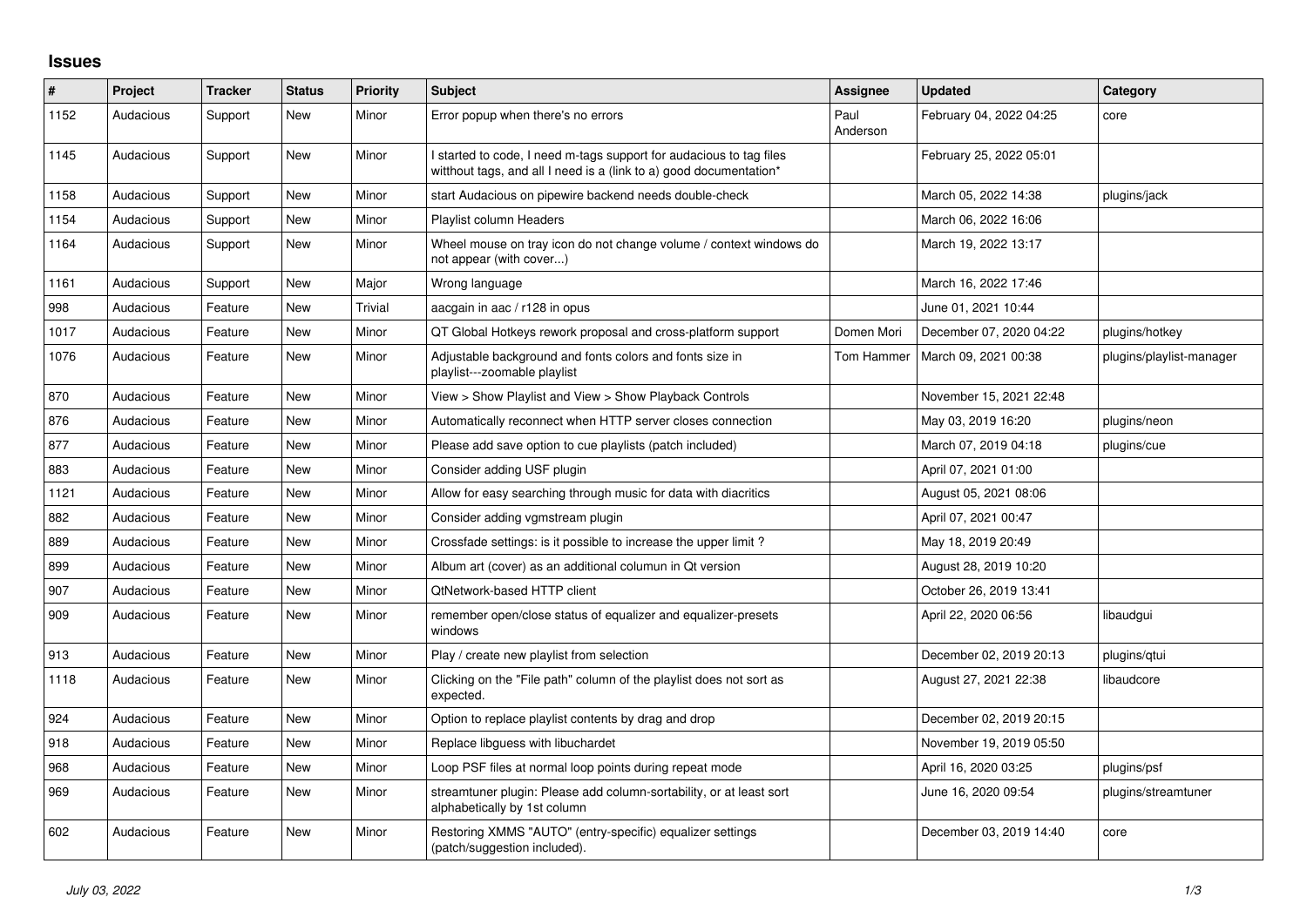| $\vert$ # | Project   | <b>Tracker</b> | <b>Status</b> | <b>Priority</b> | <b>Subject</b>                                                                                      | <b>Assignee</b> | <b>Updated</b>           | Category            |
|-----------|-----------|----------------|---------------|-----------------|-----------------------------------------------------------------------------------------------------|-----------------|--------------------------|---------------------|
| 987       | Audacious | Feature        | New           | Minor           | Closing of Search Library tool by same method as opening it                                         |                 | May 13, 2020 00:15       |                     |
| 995       | Audacious | Feature        | <b>New</b>    | Minor           | Add star rating to songs                                                                            |                 | June 16, 2020 09:56      |                     |
| 1048      | Audacious | Feature        | New           | Minor           | PipeWire support                                                                                    |                 | May 04, 2022 19:36       |                     |
| 996       | Audacious | Feature        | New           | Minor           | Refine playlists when searching (search all playlists)                                              |                 | June 16, 2020 09:58      |                     |
| 1046      | Audacious | Feature        | <b>New</b>    | Minor           | Add all id3v2 frames in the settings of Playlist available columns                                  |                 | December 28, 2020 21:14  | plugins/gtkui       |
| 908       | Audacious | Feature        | New           | Minor           | Use QtXml instead of libxml2                                                                        |                 | October 26, 2019 14:21   |                     |
| 786       | Audacious | Feature        | New           | Minor           | Port global hotkeys plugin to Windows                                                               |                 | January 04, 2021 21:52   | plugins/hotkey      |
| 1116      | Audacious | Feature        | New           | Minor           | feature request: miniview mode with QT or GTK interace                                              |                 | February 08, 2022 06:53  |                     |
| 1119      | Audacious | Feature        | New           | Minor           | ADD ability to silence internet radio timeout Error dialog popup                                    |                 | July 31, 2021 18:36      |                     |
| 943       | Audacious | Feature        | New           | Minor           | Being able to add several folders to the library, and arrange that<br>Audacious recognizes symlinks |                 | March 23, 2020 15:41     | plugins/search tool |
| 945       | Audacious | Feature        | New           | Minor           | Balance control in newer interface                                                                  |                 | March 23, 2020 13:28     | plugins/qtui        |
| 864       | Audacious | Feature        | New           | Minor           | Drag/drop songs into playlists displayed in the Playlist Manager                                    |                 | October 29, 2019 02:14   |                     |
| 955       | Audacious | Feature        | New           | Minor           | Enqueue option                                                                                      |                 | April 09, 2020 03:54     |                     |
| 956       | Audacious | Feature        | New           | Minor           | Stream to chromecast                                                                                |                 | January 11, 2021 01:19   |                     |
| 1092      | Audacious | Feature        | New           | Minor           | Reread metadata on play option                                                                      |                 | April 30, 2021 03:35     |                     |
| 1148      | Audacious | Feature        | New           | Minor           | Save the dimensions of the open-file dialogue window                                                |                 | January 18, 2022 14:43   |                     |
| 1151      | Audacious | Feature        | New           | Minor           | Load balance XSPF tracks with multiple location URIs                                                |                 | January 28, 2022 19:10   |                     |
| 1098      | Audacious | Feature        | New           | Minor           | Hide empty Services playlist sub-menu                                                               |                 | May 10, 2021 09:25       | libaudgui           |
| 1093      | Audacious | Feature        | <b>New</b>    | Minor           | Make the Song Dialog (Qt) window wider by default                                                   |                 | May 17, 2021 15:36       |                     |
| 1095      | Audacious | Feature        | New           | Minor           | Ctrl + $Z$ / R to undo / redo changes to playlist                                                   |                 | May 07, 2021 18:42       |                     |
| 1096      | Audacious | Feature        | New           | Minor           | Calculate and show selection stats in the status bar                                                |                 | May 10, 2021 03:06       |                     |
| 1097      | Audacious | Feature        | New           | Minor           | Replace the volume button with a horizontal scale                                                   |                 | May 17, 2021 00:21       |                     |
| 1099      | Audacious | Feature        | New           | Minor           | Per-track ReplayGain shouldn't be enabled by default                                                |                 | May 09, 2021 13:41       |                     |
| 873       | Audacious | Feature        | New           | Minor           | Optionally make "previous track" restart current track                                              |                 | June 08, 2021 22:55      |                     |
| 1108      | Audacious | Feature        | New           | Minor           | HTTPS support for Windows builds                                                                    |                 | December 27, 2021 04:45  | plugins/neon        |
| 1153      | Audacious | Feature        | New           | Minor           | Optional sort column for File Created/Modified date and time                                        |                 | February 04, 2022 16:00  | libaudgui           |
| 1160      | Audacious | Feature        | New           | Minor           | Ogg Opus support for streams                                                                        |                 | March 11, 2022 18:09     |                     |
| 1170      | Audacious | Feature        | New           | Minor           | Playback mode button                                                                                |                 | April 22, 2022 16:01     |                     |
| 429       | Audacious | Feature        | New           | Minor           | Please enable scrobbling to libre.fm in Scrobbler 2.0                                               |                 | September 02, 2019 10:35 | plugins/scrobbler2  |
| 500       | Audacious | Feature        | New           | Minor           | fullscreen album art                                                                                |                 | April 08, 2020 19:17     |                     |
| 1047      | Audacious | Feature        | New           | Minor           | Stop playing after any chosen track                                                                 |                 | December 29, 2020 01:23  |                     |
| 51        | Audacious | Feature        | New           | Minor           | Option to inhibit suspend                                                                           |                 | February 13, 2021 09:23  |                     |